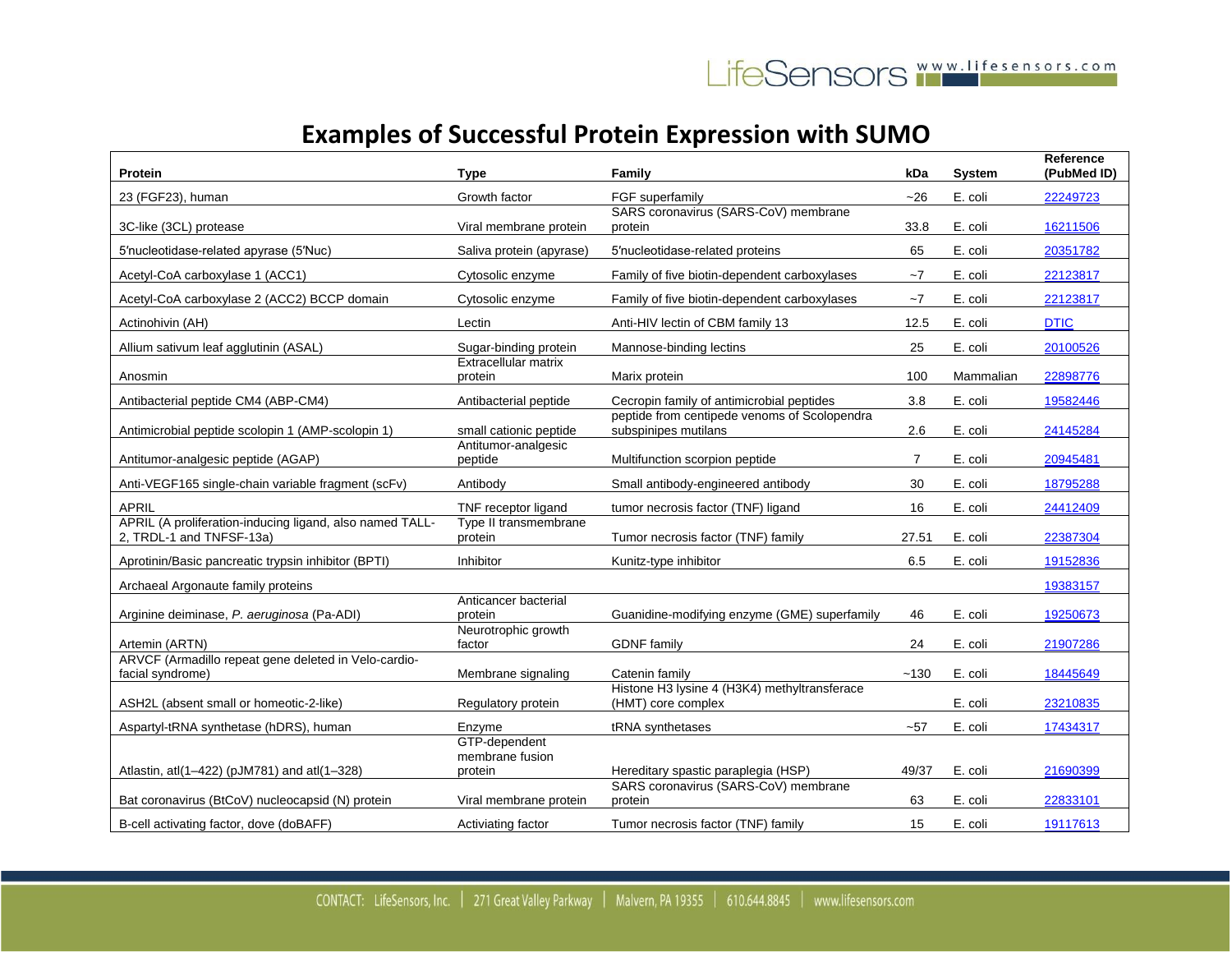| Protein                                                                          | <b>Type</b>                     | Family                                                                                 | kDa                    | <b>System</b>               | Reference<br>(PubMed ID) |
|----------------------------------------------------------------------------------|---------------------------------|----------------------------------------------------------------------------------------|------------------------|-----------------------------|--------------------------|
| B-cell activating factor, zebrafish (zBAFF)                                      | Activating factor               | Tumor necrosis factor (TNF) family                                                     | 18                     | E. coli                     | 20382231                 |
| <b>B-Catenin peptide</b>                                                         |                                 |                                                                                        |                        | E. coli                     | 16322573                 |
| $\beta$ -defensins 4, human (hBD4)                                               | Antimicrobial peptide           | β-Defensin family peptides                                                             | 6                      | E. coli                     | 20526896                 |
| <b>ß-Glucuronidase</b>                                                           |                                 |                                                                                        |                        |                             | 20071375                 |
| Biotin carboxylase carrier protein (BCCP), human                                 | Enzyme                          | C-terminal 67 amino acids of the BCCP domain<br>of propionyl-CoA carboxylase           | 16.7                   | E. coli                     | 21343300                 |
| BosR (BB0647) DNA-binding protein in Borrelia<br>burgdorferi                     | Regulatory protein              | Fur/PerR family of transcriptional regulators                                          | 18.7                   | E. coli                     | 21347346                 |
| Bqt1                                                                             | Complex subunit                 | Telomere attachment Complex                                                            | 16                     | E. coli                     | 23337086                 |
| Bqt2                                                                             | Complex subunit                 | Telomere attachment Complex                                                            | 13                     | E. coli                     | 23337086                 |
| Brazzein                                                                         | Sweet-tasting protein           | Cysteine stabilized $\alpha$ -helical and $\beta$ -sheet (CS $\alpha\beta$ )<br>family | 6.5                    | E. coli                     | 18221889                 |
| BRI1-Associated Kinase (BAK1)                                                    | Kinase                          | Plant receptor-like kinases                                                            |                        | E. coli                     | 24953020                 |
| Bub1-Related Kinase 1 (BRK1)                                                     | Kinase                          | Ser/Thr protein kinase                                                                 | $-57.8$                | E. coli                     | 23243128                 |
| Calmodulin-lysine N-methyltransferase (CaM KMT)                                  | Methyltransferase               | Calmodulin Methyl Transferase                                                          | 37                     | E. coli                     | 23285036                 |
| Capsid protein (Cap) of PCV2                                                     | Capsid protein                  | Viral capsid protein                                                                   | 26                     | E. coli                     | 20646322*                |
| Caspase recruitment domain, P. aeruginosa (Pa-CARD)                              | Anticancer bacterial<br>protein | CARD-containing proteins                                                               | 17                     | E. coli                     | 19250673                 |
| Catalytic module of Curdlan synthase (cm-CrdS)                                   | Membrane protein                | Glycosyltransferase Family 2 (GT2)                                                     | 32                     | E. coli                     | 20473714                 |
| cathelicidin-BF (CBF)                                                            | antimicrobial peptide           | Antimicrobial peptides from Bungarus fasciatus<br>venom                                |                        | <b>Bacillus</b><br>subtilis | 24121930                 |
| Cathelin-related antimicrobial peptide (CRAMP)                                   | Host defense peptides<br>(HDP)  | Cathelicidin family of anti-microbial peptides                                         | 20                     | E. coli                     | 22879591                 |
| Cathelin-related antimicrobial peptide (CRAMP), mouse                            | Host defense peptides<br>(HDP)  | Cathelicidin family of anti-microbial peptides                                         | 4                      | E. coli                     | 20713107*                |
| Cdc13                                                                            | Complex subunit                 | Telomere-ending binding protein complex                                                | 28                     | E. coli                     | 23300477                 |
| Cecropin AD                                                                      | Antibacterial peptide           | Cecropin family of antimicrobial peptides                                              | 3.8                    | E. coli                     | 19546372                 |
| CG3362                                                                           | Enzyme                          | 5' nucleotidase                                                                        | 36.3                   | E. coli                     | 23223233                 |
| ChiA, ChiB, ChiC (chitinases), chitobiase (Chb), chitin<br>binding protein (CBP) | chitinolytic proteins           |                                                                                        | 57,53,<br>52,93,<br>21 | E. coli                     | 23824666                 |
| Chp1 (chromodomain protein)                                                      | Chromodomain protein            | RNA- induced transcriptional silencing (RITS)<br>complex                               | 93                     | E. coli                     | 22081013                 |
| Chp1 CD (residues 15-75)                                                         | Chromodomain protein            | RNA- induced transcriptional silencing (RITS)<br>complex                               | 108                    | E. coli                     | 19362535                 |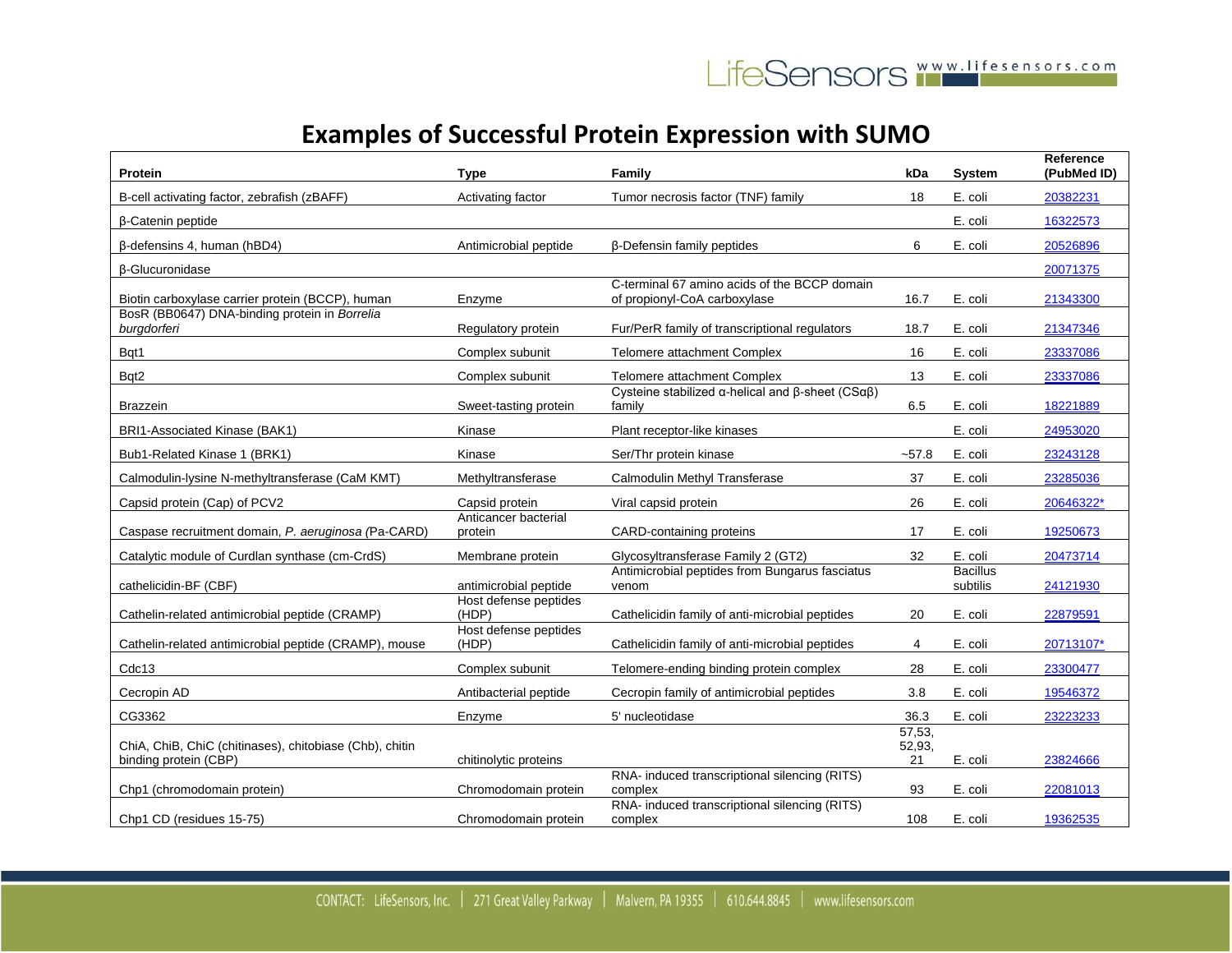| Protein                                                                               | Type                                                             | Family                                    | kDa              | <b>System</b> | <b>Reference</b><br>(PubMed ID) |
|---------------------------------------------------------------------------------------|------------------------------------------------------------------|-------------------------------------------|------------------|---------------|---------------------------------|
| Class 1 translation release factor (RF)                                               | Release factor                                                   | <b>Translation Release Factor family</b>  | 60               | E. coli       | 23271980                        |
| Clr4 chromodomain                                                                     | Silencing factor                                                 | Histone-lysine methyltransferase family   | 55.9             | E. coli       | 19362535                        |
| cNIII (NT5C3)                                                                         | Enzyme                                                           | 5' nucleotidase                           |                  | E. coli       | 23223233                        |
| cNIII-like (NT5C3-like)                                                               | Enzyme                                                           | 5' nucleotidase                           |                  | E. coli       | 23223233                        |
| Conotoxin PrIIIE                                                                      | Peptide toxin                                                    | Conotoxin family                          | $-2$             | E. coli       | 22100524                        |
| CotB1-SUMO-mCherry                                                                    | CotB1 affinity<br>purification tag and<br>mCherry target protein | Bacillus cereusspore coat protein         | $-57.5$          | E. coli       | 24756322                        |
| CPE, R <sub>9</sub> , G <sub>4</sub> S, E <sub>9</sub> , rGel fusions (five variants) | Toxin                                                            |                                           | $28.2 -$<br>34.4 | E. coli       | 21303546                        |
| Cr-P4H-1-G30                                                                          | <b>Active Site</b>                                               | Collagen Prolyl 4-hydroxylases (P4Hs)     | $-230$           | E. coli       | 17940281                        |
| CrtJ (from Rhodobacter capsulatus)                                                    | Gene regulator                                                   |                                           | 20.5             | E. coli       | 22715852                        |
| C-terminal half of human juvenile myoclonic epilepsy<br>protein EFHC1 (EFHC1C)        | Binding domain                                                   | EF-hand superfamily                       | 27               | E. coli       | 18593566                        |
| C-terminal histone acetyltransferase (GNAT)                                           | Enzyme Domain                                                    | Histone acetyltransferase (GNAT) family   | 18               | E. coli       | 22447897                        |
| Cyanovirin-N (CVN)                                                                    | Antiviral protein                                                | Cyanovirin-N family                       | 11               | E. coli       | 19547966                        |
| Cyclic GMP-AMP synthase (cGAS)                                                        | Enzyme                                                           | Nucleotidyltranferase family              | ~60              | E. coli       | 23258413                        |
| Cytidine deaminase (CDA)                                                              | Enzyme                                                           | Deaminase family                          | 16               | E. coli       | 23230131                        |
| D-Amino acid oxidase                                                                  |                                                                  |                                           |                  | E. coli       | 16322573                        |
| Dihydroorotase (PyrC)                                                                 | Enzyme                                                           | Pyrimidine biosynthesis pathway           | 46.37            | E. coli       | 23246866                        |
| Distal-less homeobox 3, mouse (DLX3)                                                  | Transcription factor                                             | Distal-less homeobox (DLX) protein        | 32               | E. coli       | 21268066                        |
| Dsrl (Dextransucrase)                                                                 | Enzyme                                                           |                                           |                  |               |                                 |
| Duck hepatitis B virus (DHBV) polymerase (DP)                                         | Polymerase                                                       |                                           | 90               | E. coli       | 22379076                        |
| E3 domain (third EGF motif of Del1, mouse)                                            | Epidermal growth factor                                          | Epidermal growth factor (EGF) family      | 13.7             | E. coli       | 20171188                        |
| E5/sub2                                                                               | Host defense peptide                                             |                                           | 1.6              | E. coli       | 20713107*                       |
| E6/sub3                                                                               | Host defense peptide                                             |                                           | 1.6              | E. coli       | 20713107*                       |
| EAK(16)                                                                               | Self-assembling peptide                                          | Novel class of self-assembling peptides   | 1.7              | E. coli       | 21586326*                       |
| EBP50 (ERM-binding phosphoprotein of 50 kD)                                           | Scaffolding protein                                              | ERM (ezrin/radixin/moesin) protein family | 50               | E. coli       | 22801783                        |
| eGFP                                                                                  | Flourescence protein                                             |                                           | 27               | E. coli       | 20457256*                       |
| Enhanced Green fluorescent protein (eGFP)                                             | Fluorescent protein                                              | <b>GFP</b> family                         | 27               | E. coli       | 20457256*                       |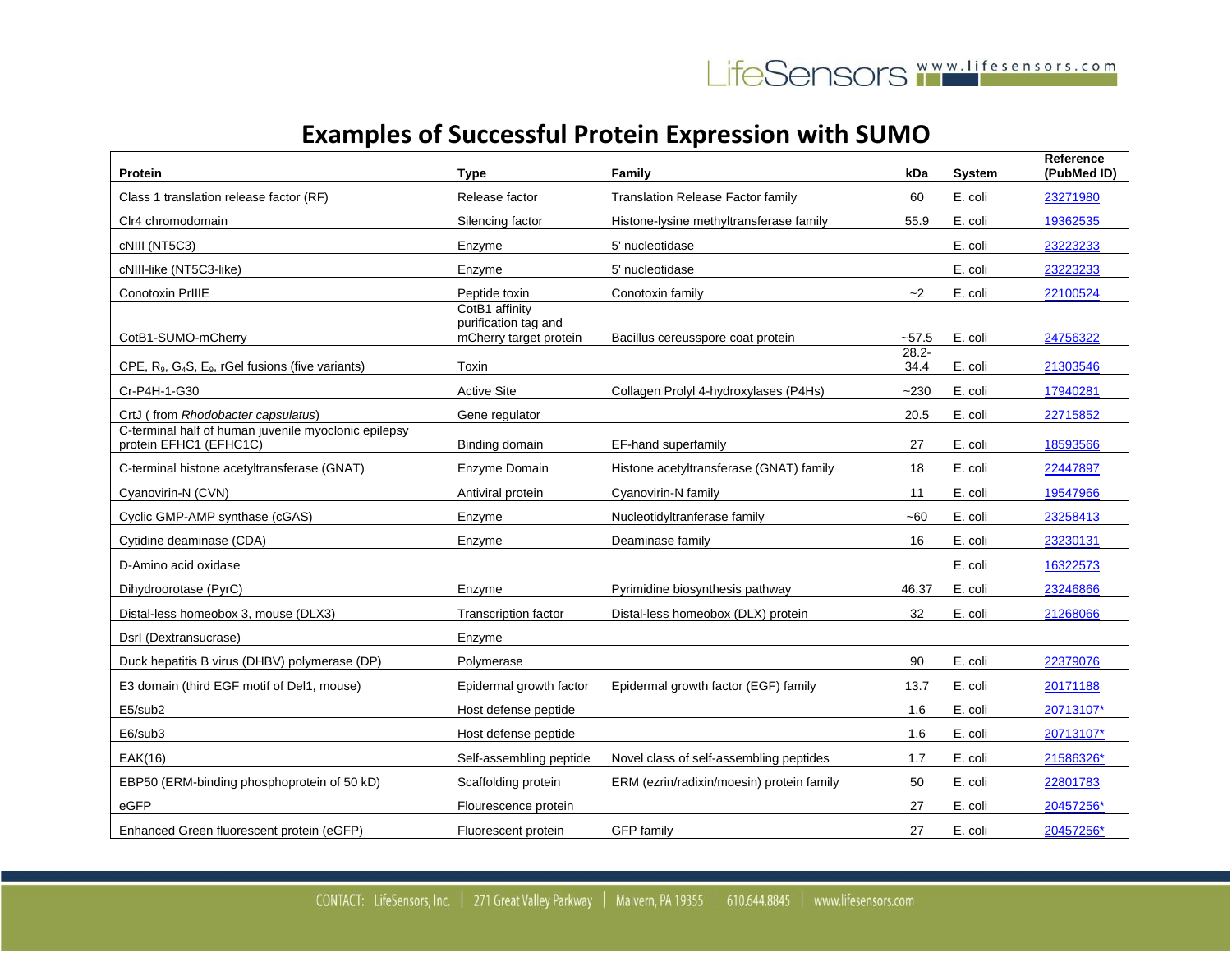| Protein                                                                                  | <b>Type</b>                        | Family                                                                          | kDa    | <b>System</b> | Reference<br>(PubMed ID) |
|------------------------------------------------------------------------------------------|------------------------------------|---------------------------------------------------------------------------------|--------|---------------|--------------------------|
| enhanced green fluroescent protein (EGFP)                                                | fluorescent protein                |                                                                                 | 32.7   | E. coli       | 23353812                 |
| Epidermal growth factor (hEGF), human                                                    |                                    |                                                                                 |        |               | 17073723                 |
| ERM-binding phosphoprotein of 50 kD/Na+-H+ exchanger<br>regulatory factor (EBP50/NHERF1) | Microvillar scaffolding<br>protein | Ezrin-radixin-moesin (ERM) family of<br>membrane-cytoskeletal linking proteins  | 50     | E. coli       | 20937695                 |
| Exendin(9-39)                                                                            | Ligand                             | Glucagon-secretin family                                                        | 3.4    | E. coli       | 18248821                 |
| Exendin-4                                                                                | Ligand                             | Glucagon-secretin family                                                        | 4.1    | E. coli       | 18248821                 |
| FANCD2(1-762)                                                                            | Regulatory/repair protein          | Fanconi anemia complementation group D2                                         | 156    | Insect/BEVS   | 20154706                 |
| <b>FANCI</b>                                                                             | Regulatory/repair protein          | Fanconi anemia complementation group I                                          | 142    | Insect/BEVS   | 20154706                 |
| <b>FANCL</b>                                                                             | Ligase                             | Fanconi anemia complementation group L                                          | 43     | E. coli       | 20154706                 |
| Fibroblast growth factor                                                                 | Growth factor                      | FGF superfamily                                                                 | $-25$  | E. coli       | 22249722                 |
| Fibroblast growth factor 21 (FGF21)                                                      | Growth factor                      | FGF superfamily                                                                 | 19.4   | E. coli       | 20163718*                |
| Filaggrin-2 (FLG2), human skin                                                           | Filament-associated<br>proteins    | S100 fused-type protein (SFTP) family                                           | 248    | E. coli       | 19384417                 |
| FK506 binding domain, Plasmodium vivax (PvFKBD)                                          | Binding domain                     | FKBP family proteins                                                            | 14.7   | E. coli       | 20572013                 |
| Flagellar basal body rod protein (FliG)                                                  | Flagellar protein                  |                                                                                 |        | E. coli       | 21895793                 |
| Full-length holocarboxylase synthetase, human (FL-HCS)                                   | Chromatin protein                  |                                                                                 | 83     | E. coli       | 19740736                 |
| y-glutamyltranspeptidase (y-GGT)                                                         | Extracellular enzyme               | <b>Extracellular Enzyme</b>                                                     | 61.2   | E. coli       | 21327888                 |
| GDP-mannose 4,6-dehydratase                                                              | <b>Binding partner</b>             | <b>GMD family</b>                                                               | 45     | E. coli       | 22645305                 |
| Glucagon-like peptide-1 (GLP-1)                                                          | Hormone                            | Glucagon receptor family                                                        | 3.3    | E. coli       | 18248821                 |
| Glucosyltransferase (Gtf3)                                                               | Enzyme                             | Serine-rich repeat glycoproteins (SRRPs)                                        | 76     | E. coli       | 21653318                 |
| Groucho Q domain                                                                         |                                    | Transducin-like enhancer of split (TLE) family<br>corepressors                  | $-65$  | E.coli        | 20732424                 |
| GSTx2, implicated in (DDT) resistance                                                    | Enzyme                             | Glutathione transferase (GST) gene family in the<br>dengue vector Aedes aegypti | 25     | E. coli       | 17785190                 |
| Guanylate cyclase catalytic domain (CYG12)                                               | Membrane receptor                  | Guanylate cyclase receptor family                                               | $-110$ | E. coli       | 18842118                 |
| Heat shock protein (hsp70) from Trypanosoma carassii                                     | Heat shcok protein                 | Heat shock protein family                                                       | 70     | E. coli       | 19527750                 |
| Heparinase I (HepA)                                                                      | Lysase                             | Glycosaminoglycans family                                                       | 41     | E. coli       | 22503820*                |
|                                                                                          |                                    |                                                                                 |        |               | 19950003<br>and          |
| Heparin-binding epidermal growth factor (HB-EGF)                                         | Epidermal growth factor            | <b>EGF</b> family                                                               | 8      | E. coli       | 25712700                 |
| hepassocin (HPS)                                                                         | hepatic growth factor              | Fibrinogen family                                                               | 33     | E. coli       | 24084006                 |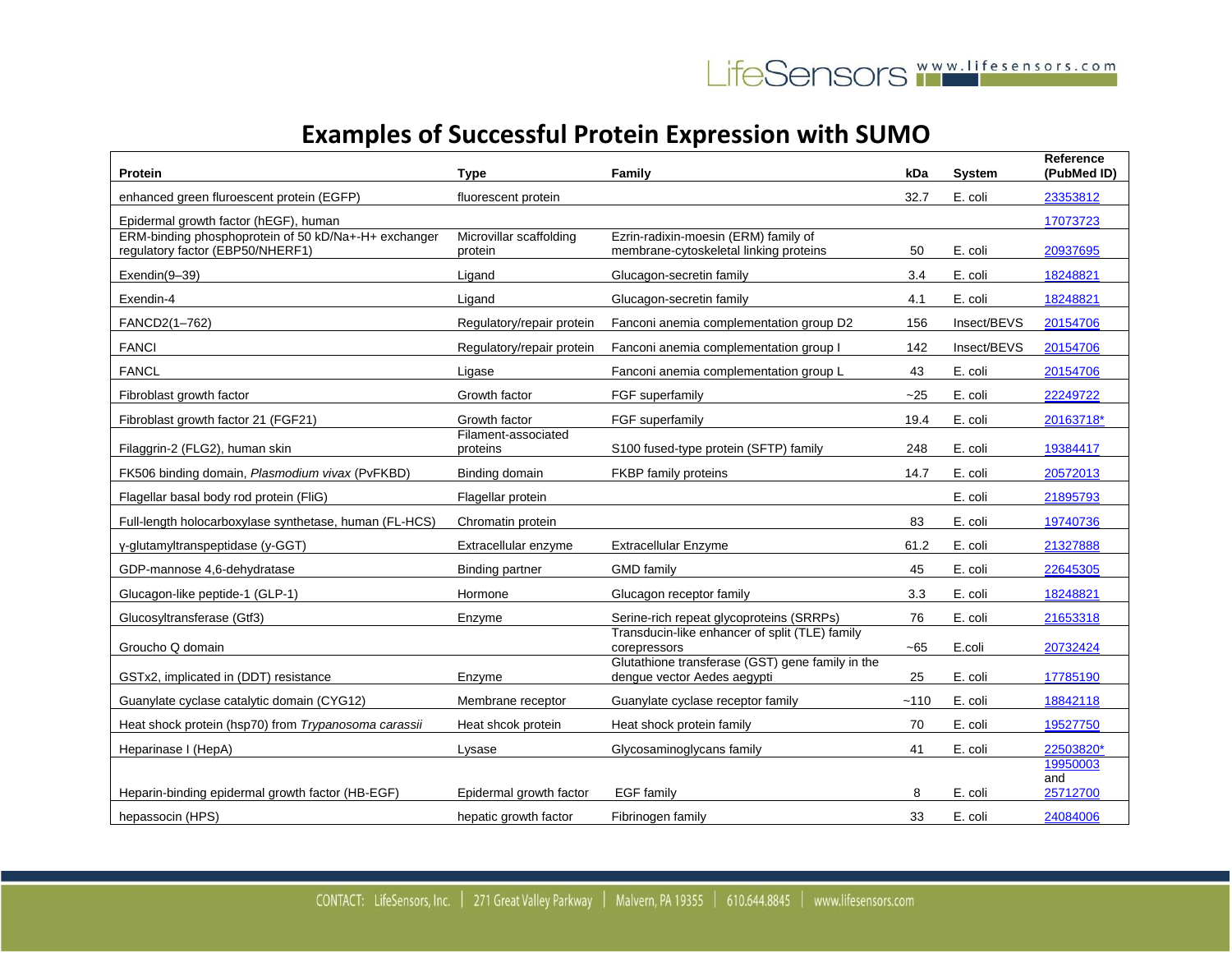| <b>Protein</b>                                                                            | Type                                 | Family                                                                                                             | kDa   | <b>System</b> | Reference<br>(PubMed ID) |
|-------------------------------------------------------------------------------------------|--------------------------------------|--------------------------------------------------------------------------------------------------------------------|-------|---------------|--------------------------|
| hGai1 (human $Ga_{i1}$ )                                                                  | Intracellular signaling              | Heterotrimeric guanine nucleotide-binding<br>proteins (G proteins with $\alpha$ , $\beta$ , and $\gamma$ subunits) | 40    | E. coli       | 22713620                 |
| <b>HHC-10</b>                                                                             | Host defense peptide<br>(HDP)        |                                                                                                                    | 1.4   | E. coli       | 20713107*                |
|                                                                                           |                                      | EF-hand superfamily of Ca(2+)-binding proteins                                                                     |       |               |                          |
| Hirudin hirudin variant-1 (HV1)                                                           | Thrombin inhibitor                   | Hirudin family                                                                                                     | $-7$  | E. coli       | 22371262                 |
| HIV gp120 peptide                                                                         |                                      | Also known as thermal hysteresis (TH) proteins,                                                                    |       | E. coli       | 16322573                 |
| HPLC6 (Pseudopleuronectes americanus)                                                     | Antifreeze protein (AFP)             | ice-binding proteins, or ice-structuring proteins                                                                  | 4     | E. coli       | 20936690                 |
| HsBCCP, C-terminal 67 amino acids of the biotin-carboxyl<br>carrier protein (BCCP) domain | Substrate fragment                   | BCCP domain of propionyl-CoA carboxylase                                                                           |       | E. coli       | 21343300                 |
| <b>Hsp110</b>                                                                             | Heat Shock protein                   | Hsp70 family homolog                                                                                               | 110   | E. coli       | 22157767                 |
| Human Argonaute-2 (hArgo2)                                                                | Guide strand protien                 | Argonaute family proteins                                                                                          | $-97$ | Insect        | 22682761                 |
| Human Hemangiopoietin (hHAPO)                                                             | Growth factor                        |                                                                                                                    | $-70$ | E. coli       | 20618138                 |
| Human holocarboxylase synthetase (58-HCS and FL-<br>HCS)                                  | Enzyme                               |                                                                                                                    | 81    | E. coli       | 19740736                 |
| Human IFN-y (hIFN-y)                                                                      | Antiviral glycoprotein<br>(cytokine) | Macrophage activating factor (MAF) family                                                                          | 16.7  | E. coli       | 23054704*                |
| Xenopus laevis Interleukin-8 (IL-8)                                                       | Cytokine                             | Interleukin 8 cytokine family                                                                                      | 8     | E. coli       | 21530580                 |
| Interleukin (IL) $1\beta$ , canine (IL-1 $\beta$ )                                        | Cytokine                             | Interleukin 1 cytokine family                                                                                      | 31    | E. coli       | 16893658                 |
| Human IL-18                                                                               |                                      |                                                                                                                    |       | E. coli       | 16322573                 |
| Human IL-21                                                                               |                                      |                                                                                                                    |       | E. coli       | 16322573                 |
| Human IL-23                                                                               |                                      |                                                                                                                    |       | E. coli       | 16322573                 |
| Human IL-24                                                                               | Cytokine                             | IL-10 family                                                                                                       |       | E. coli       | 25681151                 |
| Human Oxidoreductase                                                                      |                                      |                                                                                                                    |       | E. coli       | 16322573                 |
| Huwentoxin-IV (HwTx-IV)                                                                   | neurotoxin peptide                   | inhibitory cystine knot (ICK) peptide family                                                                       |       | E. coli       | 24324842                 |
| hybrid peptide melittin (1-37)-LL37 (7-30)                                                | antibacterial peptide                | Antimicrobial peptides (AMPs)                                                                                      |       | E. coli       | 24871991                 |
| Interferon consensus (IFN-con)                                                            | interferon                           | Type I interferon consensus                                                                                        | ~15   | E. coli       | 24680730                 |
| Interferon $\alpha$ -2a (IFNA2)                                                           | interferon                           | Type I interferon cytokine family                                                                                  | 19    | E. coli       | 24794500                 |
| Jacob protein (E. histolytica) Jacob-A11 (yeast-scFv<br>probe)                            | Cyst wall-specific<br>glycoprotein   | Yeast-scFv probe                                                                                                   | 34    | E. coli       | 22363793                 |
| KcsA K+ channel (membrane spanning N-Cys peptides)                                        | Membrane protein                     |                                                                                                                    |       | E. coli       | 19803500                 |
| Keratinocyte Growth Factor 2 (hKGF-2), human                                              | Growth factor                        |                                                                                                                    | 19.3  | E. coli       | 19104760*                |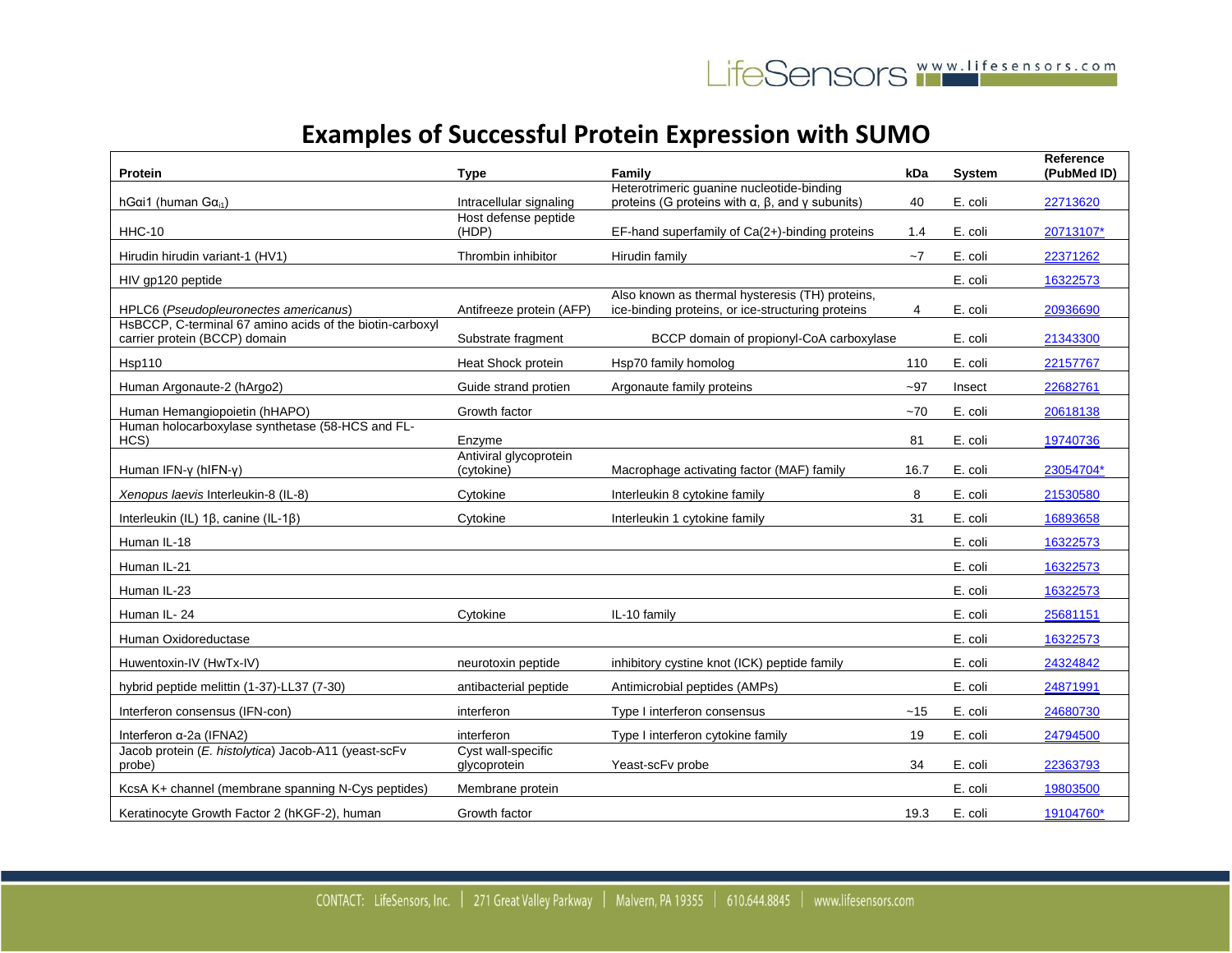| Protein                                                                                        | Type                                         | Family                                                           | kDa   | System                      | Reference<br>(PubMed ID) |
|------------------------------------------------------------------------------------------------|----------------------------------------------|------------------------------------------------------------------|-------|-----------------------------|--------------------------|
| Lactate dehydrogenase (LdhB) protein                                                           | Lactate dehydrogenase                        |                                                                  | 32    | E. coli                     | 17551728                 |
| lacticin Q                                                                                     | antimicrobial peptide                        | Class II bacteriocin from Lactococcus lactis QU<br>5             |       | <b>Bacillus</b><br>subtilis | 23473826                 |
| Lagos bat virus membrane protein (LAG M)                                                       | Membrane protein                             |                                                                  | $-25$ | E. coli                     | 18391421                 |
| Lethal Factor (N29C-LF $_{N}^{29-263}$ ), Anthrax                                              | Enzymatic moiety                             | Protective-Antigen (PA) binding domain                           | 90    | E. coli                     | 20180595                 |
| Liver Pyruvate Kinase (hL-PYK), human                                                          | Kinase                                       | Pyruvate kinase family                                           | $-63$ | E. coli                     | 22052499                 |
| Liver X Receptor (LXR)                                                                         |                                              |                                                                  |       |                             | 22541735                 |
| <b>LL37</b>                                                                                    | Antimicrobial host<br>defense peptides (HDP) |                                                                  |       | E. coli                     | 20713107*                |
| LL-37                                                                                          | antimicrobial peptide                        | human antimicrobial peptide                                      |       | E. coli                     | 23142587                 |
| Luffin P1 peptides                                                                             | Ribosome-inactivating<br>protein             | Ribosome-inactivating protein                                    | 10    | E. coli                     | 21195767                 |
| Lycotoxin-1 insecticidal peptide                                                               | Lycotoxins                                   |                                                                  |       | E. coli                     | 18465835*                |
| Macro Histone H2A1.2 (MacroH2A1)                                                               | MACROH2A core<br>histone family              |                                                                  | $-30$ | E. coli                     | 22194607                 |
| MAP kinase, human                                                                              |                                              |                                                                  |       |                             | 14514699                 |
| Matrix (M) from VSV serotype New Jersey (VSV <sub>NJ</sub> )                                   | Membrane protein                             |                                                                  |       | E. coli                     | 19112510                 |
| Matrix (M) protein from Lagos bat virus (LBV)                                                  | Membrane protein                             |                                                                  |       | E. coli                     | 19112510                 |
| Matrix metallopeptidase-13 (MMP13/Collagenase-3)                                               | Enzyme                                       |                                                                  |       | E. coli                     | 20457256*                |
| MbtA, adenylation enzyme                                                                       | Adenylation enzyme                           | Aryl Acid Adenylating Enzymes                                    | 62    | E. coli                     | 18928302                 |
| mCherry (Fluorescent Protein) fused to peptides (3 motifs)                                     | Peptide motifs                               | Preferential binding to ischemic heart tissue                    | 40    | E. coli                     | 21316369                 |
| MD145 norovirus polymerase (Pol)                                                               | Polymerase                                   |                                                                  | 57    | E. coli                     | 15681440                 |
| Medin                                                                                          | fibrillar 50aa protein                       | main fibrillar component of human aortic medial<br>amyloid (AMA) | 5.4   | E. coli                     | 24602872                 |
| Membrane-type 1-metalloprotease (MT1)-MMP catalytic<br>domain                                  | Transmembrane<br>metalloprotease             | Matrix metalloproteinases family                                 | 57    | E. coli                     | 22118498                 |
| Metallothionein (MT)                                                                           | Membrane (Golgi)<br>protein                  |                                                                  | 43    | E. coli                     | 19208897                 |
| Methionine 58 holocarboxylase synthetase, human (58-<br>HCS)                                   | Chromatin protein                            |                                                                  | 74    | E. coli                     | 19740736                 |
| Methylcrotonoyl-CoA carboxylase (MCC) BCCP domain                                              | Mitochondrial enzyme                         | Family of five biotin-dependent carboxylases                     | $-7$  | E. coli                     | 22123817                 |
| Mitochondrial Transduction Domain - Transcription Factor<br>A, Mitochondrial, human (MTD-TFAM) | Mitochondrial membrane<br>protein            | HMG family protein                                               | 29    | E. coli                     | 19460293                 |
| MLL1 (mixed lineage leukemia 1)                                                                | Methyltransferace                            | Histone H3 lysine 4 (H3K4) methyltransferace (HMT)               |       | E. coli                     | 23210835                 |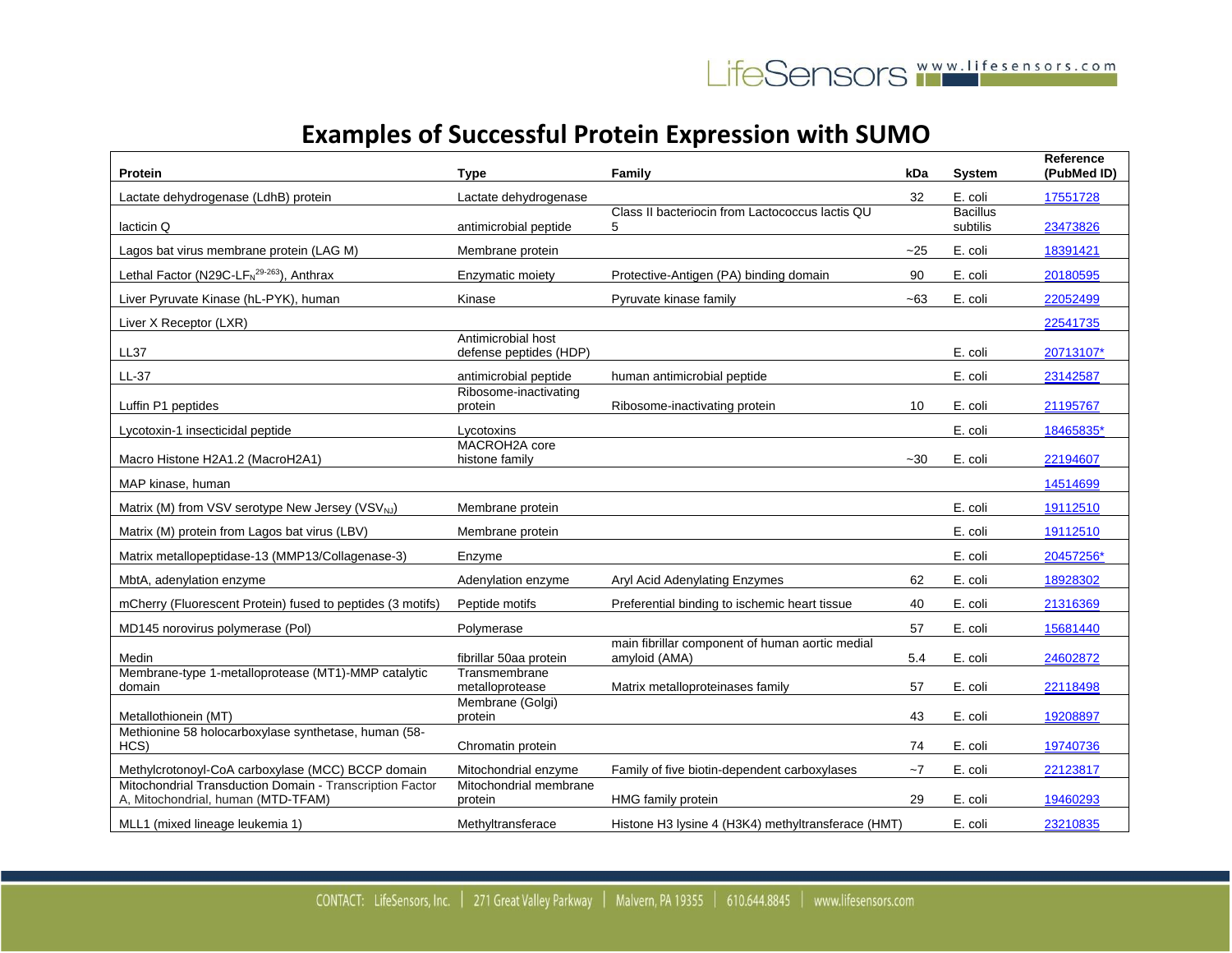| <b>Protein</b>                                                      | <b>Type</b>                                   | Family                                                                         |     | kDa                | <b>System</b> |
|---------------------------------------------------------------------|-----------------------------------------------|--------------------------------------------------------------------------------|-----|--------------------|---------------|
| MMP-2-resistant variant of SDF-1, [SSDF-1 (SV4)]                    | Chemokine                                     | Chemokine family                                                               | 8   | E. coli            | 21403096      |
| monomeric streptavidin (mSA)                                        |                                               | component of streptavidin-biotin molecular<br>recognition system               | 14  | E. coli            | 24691867      |
| Mps1 N-terminal domain (M-NTD)                                      | Kinase enzyme                                 | Mps1 family of kinases                                                         |     | E. coli            | 19120698      |
| MreA (Methanosarcina regulator of energy-converting                 | Archaeal regulatory                           |                                                                                |     |                    |               |
| metabolism) MA3302 gene locus                                       | protein<br>Host defense peptide               |                                                                                |     | E. coli            | 22851658      |
| Mx226                                                               | (HDP)                                         |                                                                                | 1.7 | E. coli            | 20713107*     |
| myo-inositol oxygenase (MIOX)                                       | metabolic enzyme                              | non-heme di-iron oxygenase                                                     | 33  | E. coli            | 24333274      |
| Myostatin peptide/growth differentiating facor-8 (GDF8)             | Glycoprotein                                  | $TGF-\beta family$                                                             | 12  | E. coli            | 16322573      |
| New Delhi metallo-beta-lactamase-1 (NDM-1)                          | Enzyme                                        | Metallo-β-lactamase (MBL, class B) family                                      | 28  | E. coli            | 21887283      |
| Nogo-66 peptide                                                     | Part of Nogo-A                                |                                                                                |     | E. coli            | 25758955      |
| Nonstructural one (NS1), Dengue virus (DENV)                        | Non-structural<br>qlycoprotein                | Flavivirus family                                                              | 50  | Insect/BEVS        | 22100526*     |
| Nonstructural protein 3 (NS3) variants, hepatitis C virus<br>(HCV)  | Helicase, NTPase, and<br>protease             | DExH/D-box family of proteins                                                  | 68  | E. coli            | 19153239      |
| Nonstructural protein 3 (nsP3) from Venezuelan<br>alphavirus        | Viral protein                                 | Alphavirus                                                                     |     | E. coli            | 23221551      |
| Nonstructural protein 4 (NS4A) variants, hepatitis C virus<br>(HCV) | Cofactors                                     | DExH/D-box family of proteins                                                  | 6   | E. coli            | 19153239      |
| NS3-4A, hepatitis C virus (HCV)                                     | Membrane enzyme<br>complex                    |                                                                                | 76  | E. coli            | 21047963      |
| N-terminal domain of dynein intermediate chain (IC)                 | Dynein Intermediate<br>Chain Complex          |                                                                                | <74 | E. coli            | 20472935      |
| N-terminal portion of rLiTat 1.3 and rLiTat 1.5                     | Trypanosoma brucei<br>gambiense protein       | Variant surface glycoprotein (VSG)                                             |     | Pichia<br>pastoris | 25032684      |
|                                                                     |                                               | SARS coronavirus (SARS-CoV) membrane                                           |     |                    |               |
| Nucleocapsid protein (Nc)                                           | Viral membrane protein                        | protein                                                                        | 46  | E. coli<br>Pichia  | 16211506      |
| NZ17074 peptide                                                     | antimicrobial peptide<br>Membrane (virulence) | Antimicrobial peptides (AMPs)<br>Autotransporters, family of proteins in Gram- |     | pastoris           | 24617894      |
| Outer membrane protein B (OmpB)                                     | Protein                                       | negative bacteria                                                              | 120 | E. coli            | 21444665      |
| P11-4, P11-13, P11-14 (K)                                           | Self-assembling peptide                       | Novel class of self-assembling peptides                                        | 1.5 | E. coli            | 22759375      |
| Parkin                                                              | Component of E3<br>ubiquitin ligase           |                                                                                | 52  | E. coli            | 22496854      |
| PAS-cal                                                             | peptide                                       | artificial polypeptide concatamer of petide<br>cassettes                       |     | E. coli            | 24867428      |
| Human PCBP1                                                         | Iron-chaperone                                | Metalloprotein                                                                 |     | E. coli            | 22055506      |
|                                                                     |                                               |                                                                                |     |                    |               |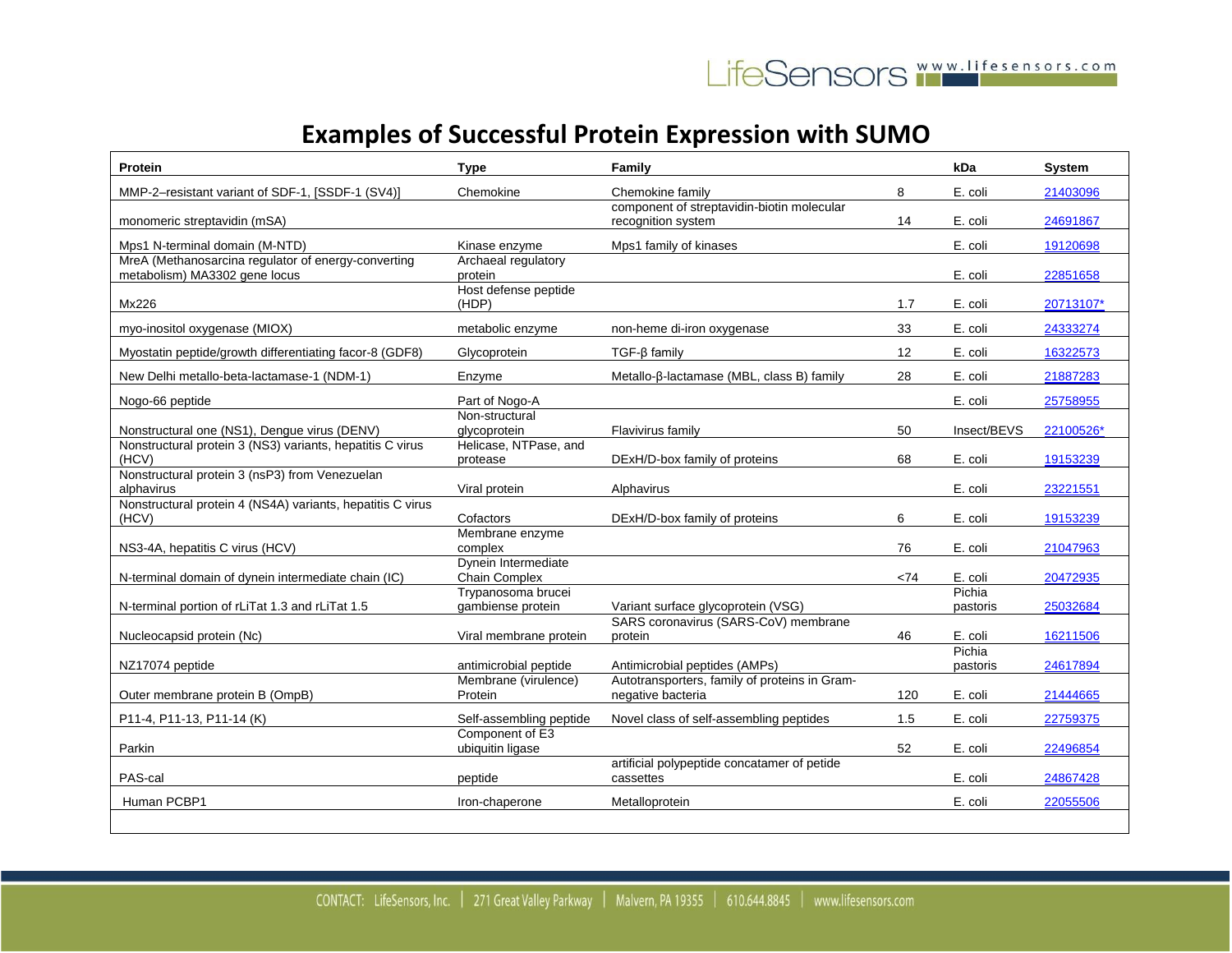| Protein                                                                                    | Type                                   | Family                                                        | kDa   | <b>System</b> | Reference<br>(PubMed ID) |
|--------------------------------------------------------------------------------------------|----------------------------------------|---------------------------------------------------------------|-------|---------------|--------------------------|
|                                                                                            | cyclic nucleotide<br>phosphodiesterase |                                                               |       |               |                          |
| PDE4B2 (full-length and 152-528)                                                           | (PDE)                                  | type IV, cAMP specific, cyclic nucleotide PDE                 | $-80$ | E. coli       | 24517368                 |
| PfM6Ta                                                                                     | Membrane protein                       | M6T family                                                    | 33    | Insect/BEVS   | 19465059*                |
| PfM6T <sub>B</sub>                                                                         | Membrane protein                       | M6T family                                                    | 43    | Insect/BEVS   | 19465059*                |
| PfM6Ty                                                                                     | Membrane protein                       | M6T family                                                    | 34    | Insect/BEVS   | 19465059*                |
| Photoactivated adenylyl cyclase (bPAC)                                                     | Lyase enzyme                           | PAC family                                                    | 38.5  | E. coli       | 21030594                 |
| Plectasin                                                                                  | Antimicrobial                          | Defensin                                                      | 4.4   | E. coli       | 25311837                 |
| PnTx3-4                                                                                    | Toxin, knottin scaffold                | $\omega$ -toxins family                                       | 8     | E. coli       | 22659539                 |
| Polo-box domain (PBD) of Plk1                                                              | <b>Binding partner</b>                 | Polo-like kinases family                                      | 35    | E. coli       | 18599640                 |
| Polyglutamine (Poly-Q) fibril forming peptide                                              | Fibril forming peptide                 | Polv-Q                                                        | 30-46 | E. coli       | 21943395                 |
| PP2Cm phosphatase AKA Branched-chain α-ketoacid<br>dehydrogenase complex phosphatase (BDP) | Metallo-phosphatases                   | PPM family of Mn2+/Mg2+-dependent<br>phosphatases             | 460   | E. coli       | 22291014                 |
| PpsR                                                                                       | Heme-sensing<br>transcription factor   | PpsR regulator family                                         | ~52   | E. coli       | 22378778                 |
| Pramlintide precursor w/ C-terminal glycine (PAG)                                          | Peptide hormone                        | Synthetic equivalent of amylin                                | 4     | E. coli       | 24728756                 |
| prepro-urocortin 2                                                                         | neuropeptide                           | corticotrophin-releasing hormone (CRH)                        | ~11   | E. coli       | 24291344                 |
| Prestin (SLC26A5) STAS domain                                                              | Membrane protein                       | Mammalian solutelinked carrier 26 (SLC26)<br>anion exchangers | $-3$  | E. coli       | 20471983                 |
| Prolactin1 (PRL1), zebrafish                                                               | Hormone                                | PRL1/PRL2 family                                              | 20    | E. coli       | 19584915                 |
| Prolactin2 (PRL2), zebrafish                                                               | Hormone antibody                       | PRL1/PRL2 family                                              | 27    | E. coli       | 19584915                 |
| Propionyl-CoA carboxylase                                                                  | Mitochondrial matrix<br>enzyme         | Family of five biotin-dependent carboxylases                  | $-7$  | E. coli       | 22123817                 |
| PTH(1-34)                                                                                  | Hormone                                | Parathyroid hormone family                                    | 4.1   | E. coli       | 18248821                 |
| PTH(1-84)                                                                                  | Hormone                                | Parathyroid hormone family                                    | 9     | E. coli       | 18248821                 |
| pUL50 (1-181) from human cytomegalovirus (HCMV <sup>)2</sup>                               | Nuclear envelope                       | β-Herpesvirinae (family Herpesviridae)                        | $-20$ | E. coli       | 22589554                 |
| PYL <sub>1</sub>                                                                           | Signaling protein                      | PYR/PYL/RCAR family of START proteins                         | 31    | E. coli       | 19898420                 |
| Pyruvate carboxylase (PC) BCCP domain                                                      | Mitochondrial matrix<br>enzyme         | Family of five biotin-dependent carboxylases                  | $-7$  | E. coli       | 22123817                 |
| Pyruvate dehydrogenase phosphatase catalytic subunit<br>(PDP1c)                            | Kinase                                 | PPM protein family                                            | 50    | E. coli       | 20208177                 |
| Pyruvate dehydrogenase phosphatase catalytic subunit<br>(PDP2c)                            | Kinase                                 | PPM protein family                                            | 42    | E. coli       | 20208177                 |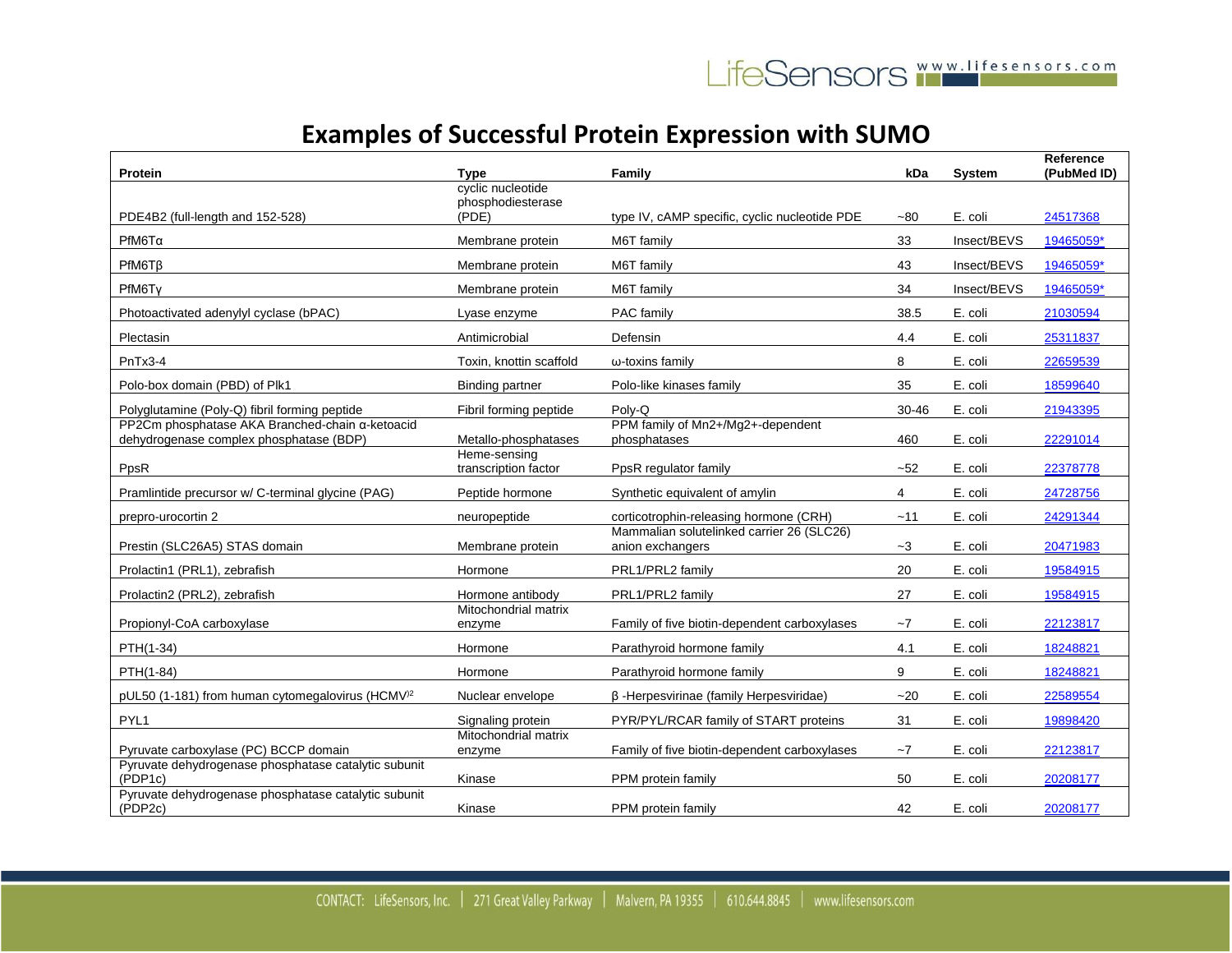| Protein                                                              | Type                                          | Family                                                                                         | kDa     | <b>System</b> | Reference<br>(PubMed ID) |
|----------------------------------------------------------------------|-----------------------------------------------|------------------------------------------------------------------------------------------------|---------|---------------|--------------------------|
| R9-EGFP                                                              | cell penetrating peptide                      | Polyarginine-based cell penetrating peptide                                                    |         |               | 24701829                 |
| Rabies Virus Glycoprotein (RGP)                                      | Glycoprotein                                  |                                                                                                | 60      | E. coli       | 22134654                 |
| Rad51 capsid protein                                                 | DNA repair factor                             | Rad51 protein family                                                                           | 37      | E. coli       | 18467498                 |
| RbBP5 (retinoblastoma binding protein 5)                             | Regulatory protein                            | Histone H3 lysine 4 (H3K4) methyltransferace (HMT) core<br>complex                             |         | E. coli       | 23210835                 |
| RecA protein                                                         | DNA repair factor                             | RecA protein family                                                                            | 38      | E. coli       | 18467498                 |
| Renalase1, human renalase/Monoamine oxidase-C<br>$(MAO-C)$           | Hormone-like protein                          | New class of FAD-containing monoamine<br>oxidases                                              | 38      | E. coli       | 20302943                 |
| ribonuclease H domain in HIV-1 reverse transcriptase                 | enzyme                                        |                                                                                                |         | E. coli       | 26061827                 |
| RNA-dependent RNA polymerase (nsP4)                                  | Polymerase                                    | Polymerase                                                                                     | 28      | E. coli       | 19036396*                |
| Rpt <sub>2</sub>                                                     | Regulatory                                    | Regulatory particle triple-A ATPase, that form a<br>distinct family within the AAA superfamily | 49      | E. coli       | 18796432                 |
| Rpt <sub>5</sub>                                                     | Regulatory                                    | Regulatory particle triple-A ATPase, that form a<br>distinct family within the AAA superfamily | 49      | E. coli       | 18796432                 |
| RvCD <sub>L</sub> , variant of Rv1739c STAS domain                   | Membrane protein                              | SulP anion transporters                                                                        | 15.7    | E. coli       | 20471983                 |
| RvCD <sub>s</sub> , variant of Rv1739c STAS domain                   | Membrane protein                              | SulP anion transporters                                                                        | 14      | E. coli       | 20471983                 |
| SA2 amphiphilic oligopeptide                                         | Self-assembling peptide                       | Novel class of self-assembling peptides                                                        | 1.2     | E. coli       | 20687533                 |
| SA2 peptide                                                          | Amphiphilic peptide<br>(Ap), self-assembling  |                                                                                                | $-1.2$  | E. coli       | 25551787                 |
| Scorpine                                                             | anti-bacterial and anti-<br>plasmodial        | Component of Pandinus imperator venom                                                          | 8.35    | E. coli       | 25068263                 |
| Scygonadin                                                           | antimicrobial protein                         | antimicrobial protein from Scylla serrate                                                      | ~11     | E. coli       | 23344942                 |
| Secretory phospholipase A <sub>2</sub> , murine (sPLA <sub>2</sub> ) | Secretory enzyme                              | Group V sPLA <sub>2</sub> Family                                                               | 14      | Mammalian     | 18539905                 |
| Secretory phospholipase $A_2$ , murine (sPLA <sub>2</sub> )          | Secretory enzyme                              | Group X sPLA <sub>2</sub> Family                                                               | 15      | Mammalian     | 18539905                 |
| Secretory phospholipase A <sub>2</sub> , murine (sPLA <sub>2</sub> ) | Secretory enzyme                              | Group IIE sPLA2 Family                                                                         | 18      | Mammalian     | 18539905                 |
| Secretory phospholipase A <sub>2</sub> , murine (sPLA <sub>2</sub> ) | Secretory enzyme                              | Group III sPLA <sub>2</sub> Family                                                             | 28      | Mammalian     | 18539905                 |
| Shinga toxin A chain                                                 | Toxin subunit                                 | N-glycosidase family                                                                           |         | E. coli       | 23251345                 |
| SigD (Sigma factor $\sigma^D$ )                                      | Bacterial transcription ini<br>tiation factor | Sigma factor protein family                                                                    |         | E. coli       | 20233303                 |
| single chain Fv (ScFv) against FGFR3 and ScFv-9R                     | Antibody                                      | recombinant antibody                                                                           |         | E. coli       | 24519456                 |
| Single chain variable fragment (scFv) from mAb against<br>BaP1       | Antibody                                      | recombinant antibody                                                                           | $-29.4$ | E. coli       | 24887282                 |
| Sinopotamon henanensemetallothionein (MT)                            | cysteine-rich, metal<br>binding protein       | Metallothionein                                                                                | $-7$    | E. coli       | 24276409                 |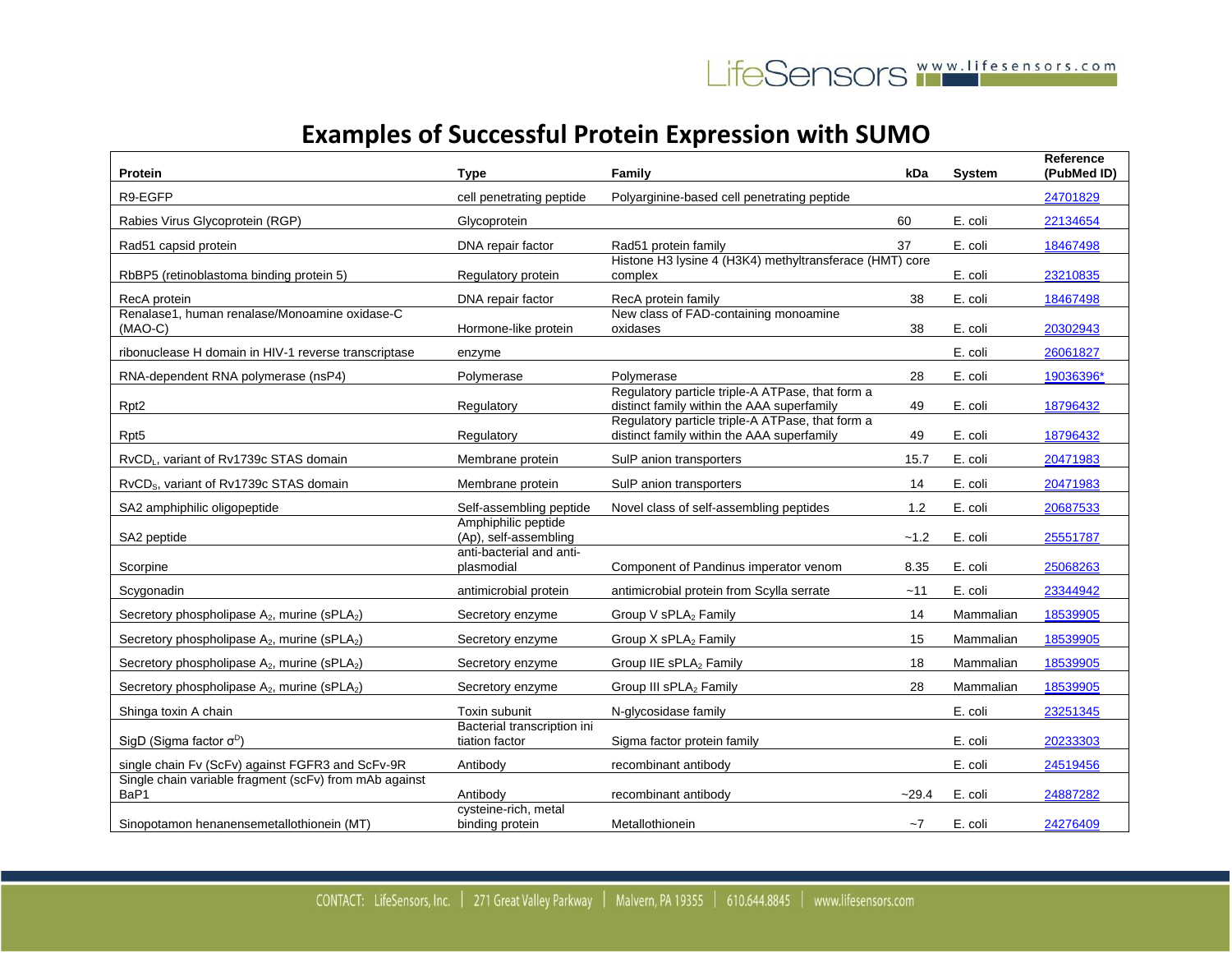| Protein                                                                                           | <b>Type</b>                       | Family                                                      | kDa                   | <b>System</b> | Reference<br>(PubMed ID) |
|---------------------------------------------------------------------------------------------------|-----------------------------------|-------------------------------------------------------------|-----------------------|---------------|--------------------------|
| SM50 domains: C-type lectin domain (CTL), glycine rich<br>region (GRR), proline rich region (PRR) | larval spicule matrix<br>protein  |                                                             | 13.6,<br>27.2,<br>3.9 | E. coli       | 23796503                 |
| SmyD1                                                                                             | <b>Transcriptional requlator</b>  | SmyD family (SET/MYND domains)                              | 57                    | E. coli       | 20943667                 |
| SmyD3                                                                                             | Transcriptional regulator         | SmyD family (SET/MYND domains)                              | 49                    | E. coli       | 21167177                 |
| soluble mature part of LIGHT (TNFSF14)                                                            |                                   | tumor necrosis factor (TNF) ligand                          | ~27                   | E. coli       | 23732292                 |
| Soybean calmodulin isoform 4 (SCaM4)                                                              | Regulatory enzyme                 | sCaM4 isoform                                               | 17                    | E. coli       | 19667066                 |
| Spike C (Spk C)                                                                                   | Viral membrane protein            | SARS coronavirus (SARS-CoV) membrane<br>protein             | 58                    | E. coli       | 16211506                 |
| SPINK6                                                                                            | Inhibitor                         | Kallikrein-related peptidases (KLK)                         | 8                     | E. coli       | 20667819                 |
| SPINK9/LEKTI2 (Lympho-Epithelial-Kazal-type-Inhibitor<br>2)                                       | Antimicrobial peptide             | Kallikrein-related peptidases (KLK)                         | $\overline{7}$        | E. coli       | 19190773                 |
| Sse1                                                                                              | Heat shock protein<br>homolog     | HSP70 family                                                | 77.6                  | E. coli       | 22157767                 |
| Steroid receptor coactivator-3 (SRC3) fragment                                                    | nuclear receptor<br>coactivator   | p160 SRC family                                             | ~15                   | E. coli       | 20086010                 |
| Stn1                                                                                              | Complex subunit                   | Telomere-ending binding protein complex                     |                       | E. coli       | 23300477                 |
| Stn1                                                                                              | Complex subunit                   | Telomere-ending binding protein complex                     | 58                    | E. coli       | 23300478                 |
| Stromal cell-derived factor-1 (SDF-1 $\alpha$ )                                                   | Chemokine                         | Chemokine family                                            | 7.9                   | E. coli       | 17875967                 |
| Suppressors of T-cell receptor signaling 1 (Sts1)                                                 | Membrane (endocytic)<br>proteins  | ERG4/ERG24 family                                           | 52.5                  | E. coli       | 16429130                 |
| Swi6                                                                                              | Chromodomain protein              | RNA- induced transcriptional silencing (RITS)<br>complex    | 90                    | E. coli       | 19362535                 |
| Swi6                                                                                              | Transcription cofactor            | Heterochromatin Protein 1 (HP1) family protein              | 37.2                  | E. coli       | 19362535                 |
| Syntaxin-1A (Syx1A)                                                                               | Membrane protein<br>(neuronal)    | VAMP family, SNARE protein                                  | 35                    | E. coli       | 20133592                 |
| T4 bacteriophage helicase                                                                         |                                   |                                                             |                       |               | 16322573                 |
| Teladorsagia circumcincta apyrase-1 (Tci-APY-1)                                                   | Plasma membrane-<br>bound protein | Apyrase enzyme family                                       | 38.5                  | E. coli       | 21208222                 |
| Human Thiosulfate Sulfur Transferase                                                              | Enzyme                            |                                                             | $-11$                 | E. coli       | 24981631                 |
| Tp0956                                                                                            | Lipoprotein                       | TPATs (TPR-protein-associated TRAP-Ts);<br>RskA superfamily | 35                    | E. coli       | 22306465                 |
| Transcription Factor 4 (Tcf4) peptide                                                             |                                   |                                                             |                       | E. coli       | 16322573                 |
| TGF-ß Related Growth Factor                                                                       |                                   |                                                             |                       | E. coli       | 16322573                 |
| Tryptase β-II, human (hTPSB2)                                                                     | Enzyme                            | Peptidase family S1                                         | 38                    | Insect/BEVS   | 18713650                 |